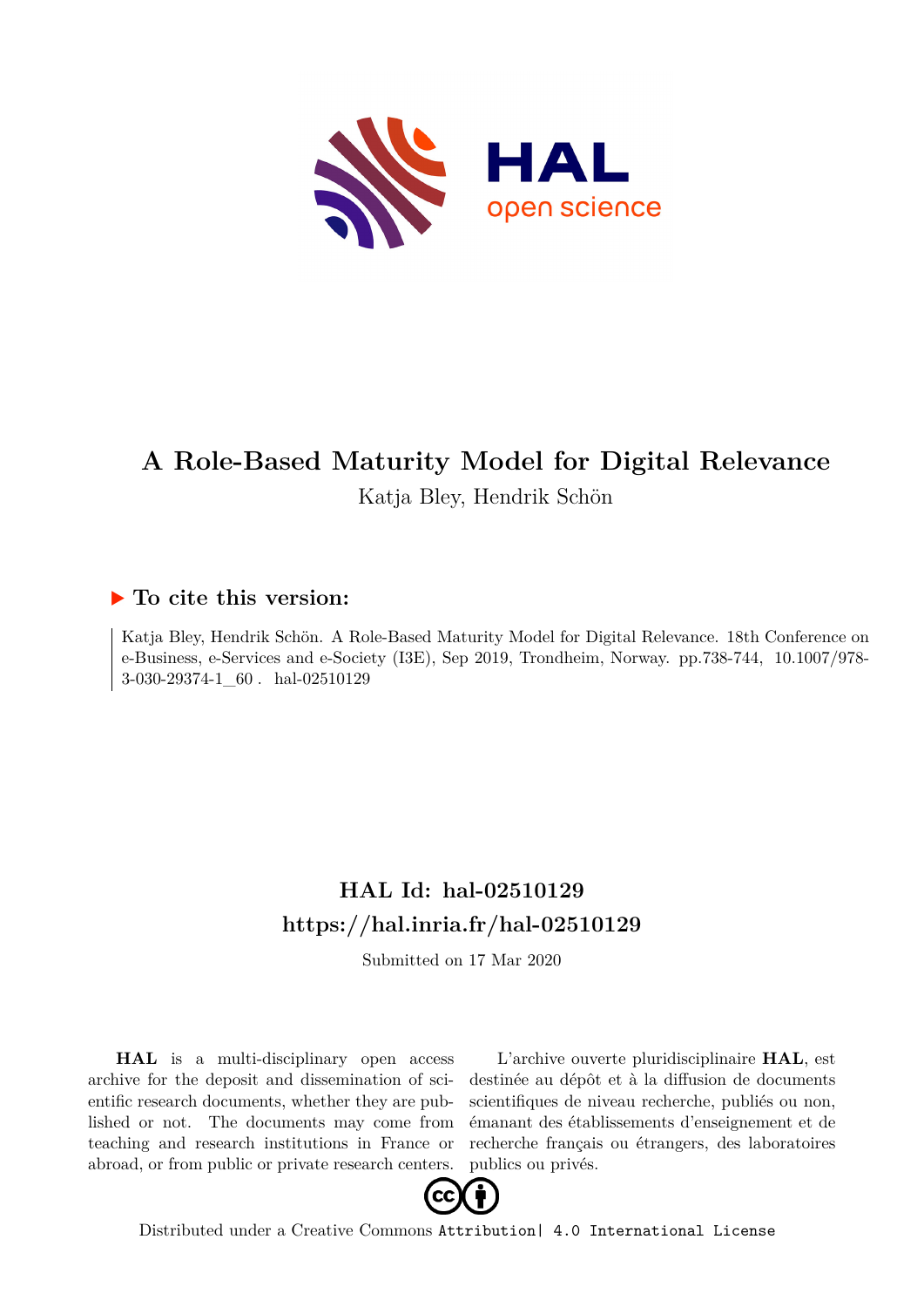# **A Role-based Maturity Model for Digital Relevance**

Katja Bley and Hendrik Schön

Business Informatics, esp. IS in Trade and Industry, TU Dresden, Dresden, Germany [{katja.bley,hendrik.schoen}@tu-dresden.de](mailto:akatja.bley@tu-dresden.de)

**Abstract.** For several decades, maturity models have been regarded as a magic bullet for enterprises' economic growth processes. In these models, domains are structured and divided into (mostly linear) levels that are used as benchmarks for enterprise development. However, this approach has its shortcomings in the context of complex topics like digitalization. As we understand it, digitalization defines a conceptual approach to a phenomenon that is individually important and promising in different ways for different enterprises. Consequently, existing maturity models in their current form are not able to reproduce the full extent of digitalization for enterprises, as the models are too general—especially for SMEs of different sizes and from different sectors. In our research, we propose a maturity model approach that introduces the concept of roles as a possibility to depict enterprises' specific components, which are then added to a static core model. By doing so, the resulting maturity model is more flexible and scalable for SMEs' specific needs. Furthermore, we introduce a new assessment approach for defining whether improving digitalization is truly relevant and worthwhile for the enterprise.

**Keywords:** Maturity Model, Individualization, Digitalization Relevance, Role.

### **1 Introduction**

Recent developments, like the digitalization of economic processes, increase the pressure on enterprises of all sizes to adapt and digitally transform in order to remain competitive and efficient. Hence, companies search for tools that can help determine their current benchmarking position or that can assess their subsequent market position compared to a predefined best-practice performance. One famous example of these benchmarking tools is Maturity Models (MMs). An MM is primarily a structured, systematic elaboration of the best practices and processes within a domain that are related to the functioning and structure of an organization. An MM is divided into different levels, which are used as benchmarks for the maturity of an organization. Due to their general applicability and their simple development, many MMs have emerged in both science and practice over the last decade. MMs are especially favored when it comes to the defining, delimiting, and accounting for newly-emerging social or technical phenomena, such as digitalization or Industrial Internet/Industry 4.0 and its impact on enterprises. MMs are also favored for the classification of SMEs, as these companies are financially incapable of undergoing well-coordinated digitalization programs.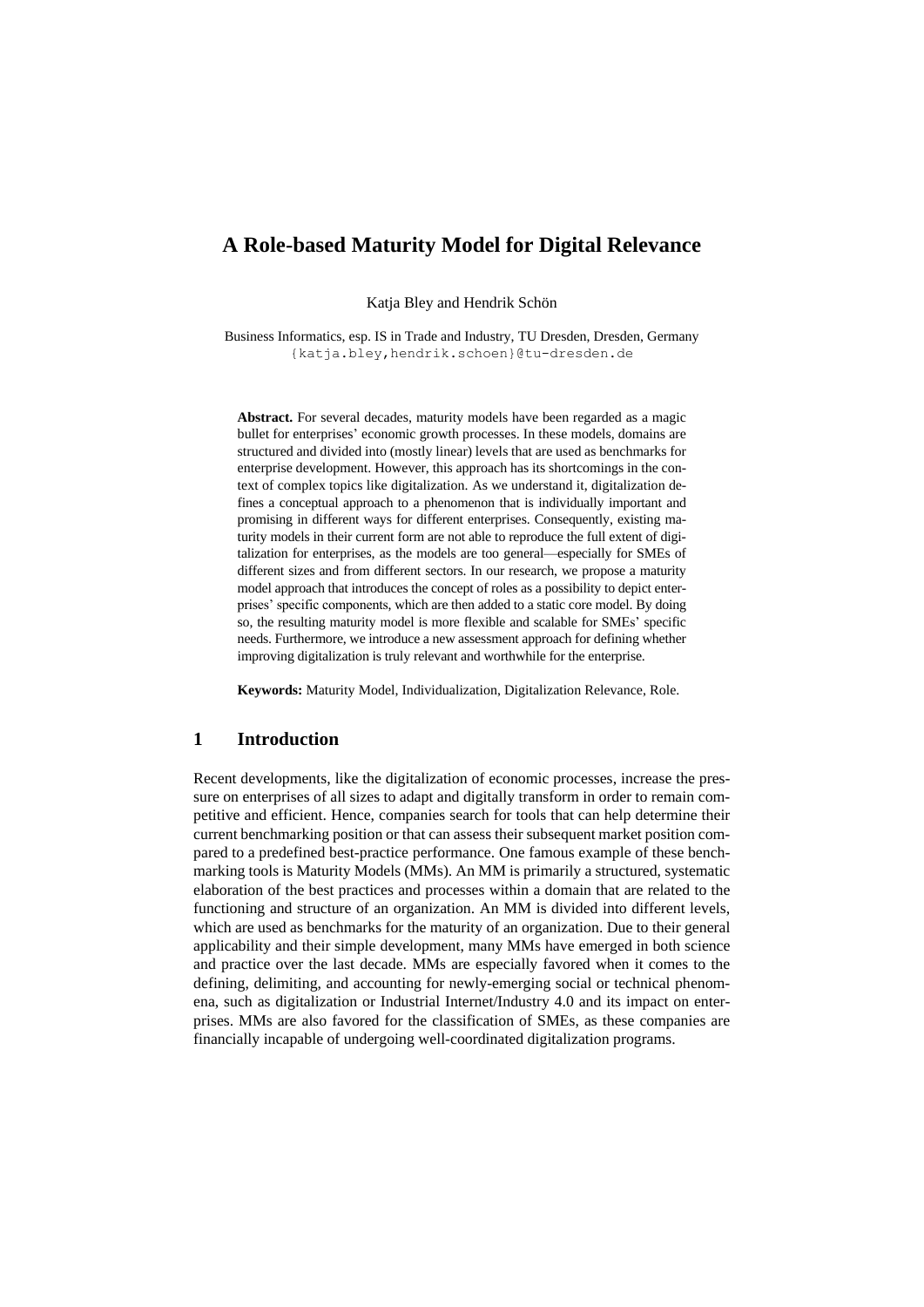However, despite their wide range of applicability, MMs are not widely known of or implemented. A recent study revealed that scientific and consultancy Industry 4.0- MMs are quite unknown in business practice, although potential applicants stated a need for and interest in these models in general [1]. Apparently, if Industry 4.0 is considered a proxy for digitalization, a mismatch exists between the generated benefit of existing MMs and the needs of enterprises. Existing models fail in their ability to depict sector-specific organizational structures and characteristics. The definition/development of maturity level is generalized, vague, or not precise enough to be adapted by SMEs of different business sectors.

By designing a new concept of digital maturity within an MM that adapts to the specific components of a sector, we will be able to describe the benefit to an enterprise of moving along the maturity scale. With the application of this new concept for SMEs' individualization, our role-based relevance MM is able to adapt to specific SME characteristics, representing individual relevance of digital process improvement for each concrete SME.

## **2 Maturity Models: Concept and Criticism**

Maturity, as a "state of being complete, perfect or ready" [2], is demonstrated by separating organizational growth process into linear levels. In staged MMs, each of these levels has a pre-defined set of characteristics that represent a certain level of maturity. Only after fulfilling all requirements in one level can a higher level be reached. In continuous MMs, the enterprise's maturity scoring can be executed on different levels. The final maturity score can be the weighted sum of single characteristics on different levels or several maturity levels in different dimensions [3]. The MM focus varies depending on workforce, processes, or management orientation, and on application areas such as software development, HR, and marketing. In addition to the wide range of applicable areas, its relatively rapid development promotes high dissemination.

Numerous best-practice articles exist on the development of MM, as the topic is widely discussed in research [e.g., 4–6]. However, some voices are critical of these somewhat-simplified, methodical, step-by-step development approaches. Pöppelbuß et al. [6], for instance, criticize the lack of an empirical foundation, which often leads to simply copying model structures without considering a conceptual grounding based in literature. Lasrado et al. [7] further criticize the lack of validation for selected variables and appropriate dimensions, as well as the lack of operationalization of maturity measurements. Moreover, they insist that a linear course of maturation must be a prerequisite for creating and applying an MM. The concept of equifinality (which postulates that an outcome can be achieved by more than one path) is rarely considered in MM development. Another critique is the lack of individualized MMs in terms of application and assessment. Taking up this aspect, our research focuses on a more individualized and flexible approach to an MM for digitalization; we consider this phenomenon as multidimensional, which cannot be captured by applying an existing (linear) approach to maturity. In order to meet this demand, we design a new type of MM, applying an empirical development approach and a different understanding of "moving along the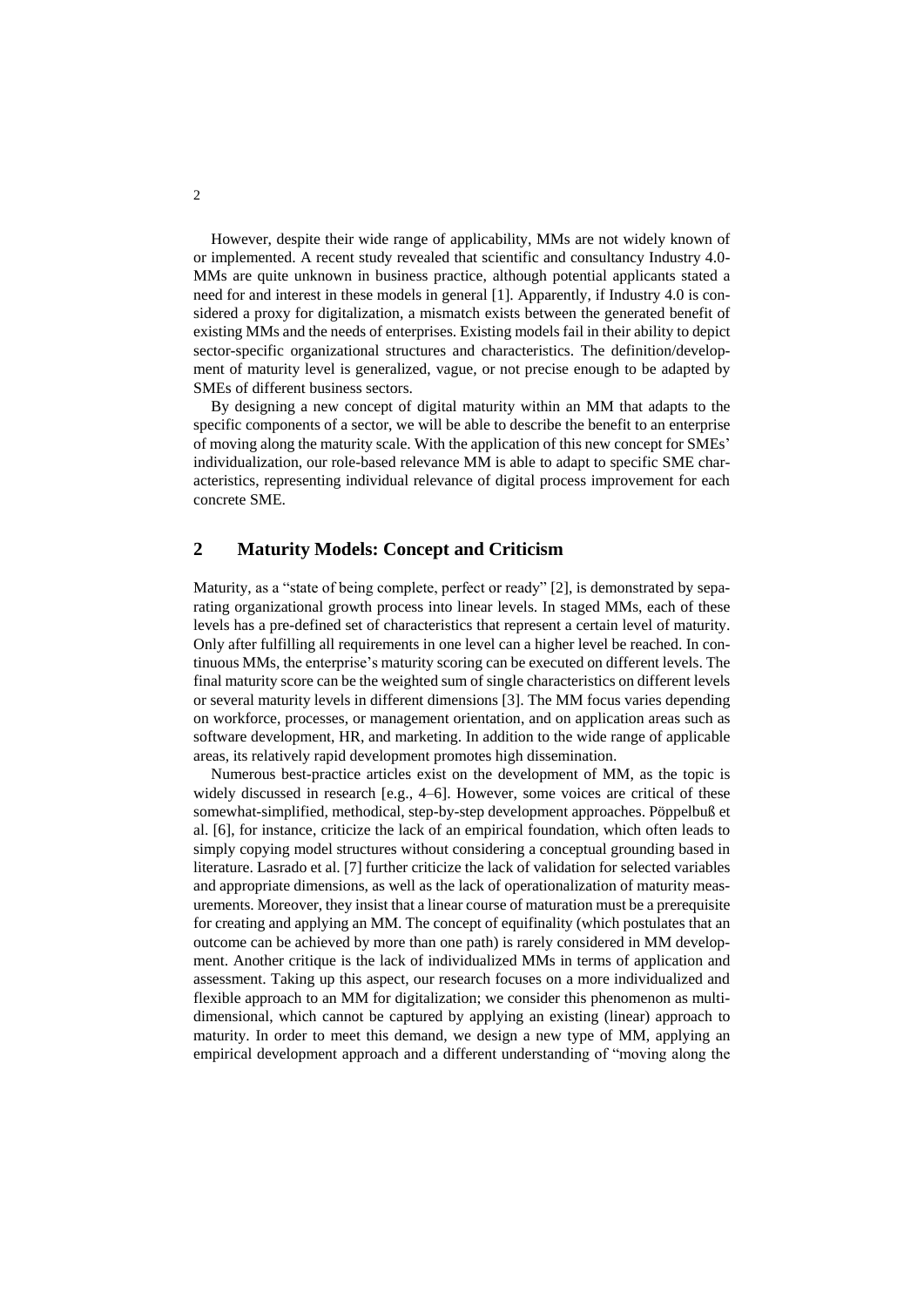maturity ladder." As a result, we become able to explain the benefits of improvement per level for distinct business sectors.

# **3 Towards a Conceptual Approach for a new Maturity Model**

Considering the above-mentioned shortcomings of existing MMs, we intend to develop a new MM concept approach to measure digitalization, especially in SMEs. Digital transformation is a highly complex but promising process for all business sectors. Nevertheless—due to a variety of possible digitalization processes internal to, external to, and between enterprises of all sectors—the anatomy and individual progress of SME digitalization must be captured. Our research question (RQ), therefore is: how can the concept of an MM be concretized for static characteristics of SMEs (domain, size, and sector) as well as for dynamic components of individual SMEs (achieved and required digitalization conditions)? To answer this RQ, we develop a new MM concept, which evolves from a broad cross-enterprise to an individualized, enterprise-specific focus.

#### **3.1 The Construction of the Maturity Model Framework**

Due to the dual character of our MM concept, we combine static and dynamic conceptual components (Fig.1). A Core Model unites the foundational concepts of MM (Fig.1 (i)): the maturity scale on the x-axis, the digitalization scale on the y-axis, and the pooling of digitalization-relevant factors for multiple SME sectors and for multiple sizes of a considered domain. A literature analysis and expert interviews may be used to detect digitalization-relevant factors for the pool, as these depend heavily on the practical experience of domain experts. At this stage, the maturity constructs are still unspecific, as the concepts are individualized to the research framework afterwards.

Since allocating concrete factors to maturity levels depends heavily on the sector characteristics of the SME, we utilize the idea of a role. A role is a common concept that has gained attention in the past few decades in multiple disciplines in software engineering but also in organizational modeling [e.g., 8]. In our model, a role specifies the selection and allocation of factors from the pool to the maturity levels in the maturity scale of the Core Model. As a role is utilized to represent a class or sector of enterprises (e.g., a role for the class of "small-sized non-international transport logistic enterprises"), it can be chosen or exchanged depending on the model user's intention. In particular, a user needs to select a role, which specifies the x-axis of the dimension chart. This contains information on the different levels *l* with the maturity characteristics for the SME. Thus, instead of using the same levels for different kinds of enterprises, the role-based approach allows us to more precisely identify maturity levels, depending on the requirements represented by a role. The levels of an "international logistics" enterprise may differ widely from a "national logistics" enterprise. One possible method for assigning factors from the pool to the maturity levels of a role involves using a set-theoretic approach called Qualitative Comparative Analysis (QCA). This allows multiple combinations of necessary and sufficient conditions to be detected, which lead to a specific outcome (e.g., maturity level of an SME; blank bubbles per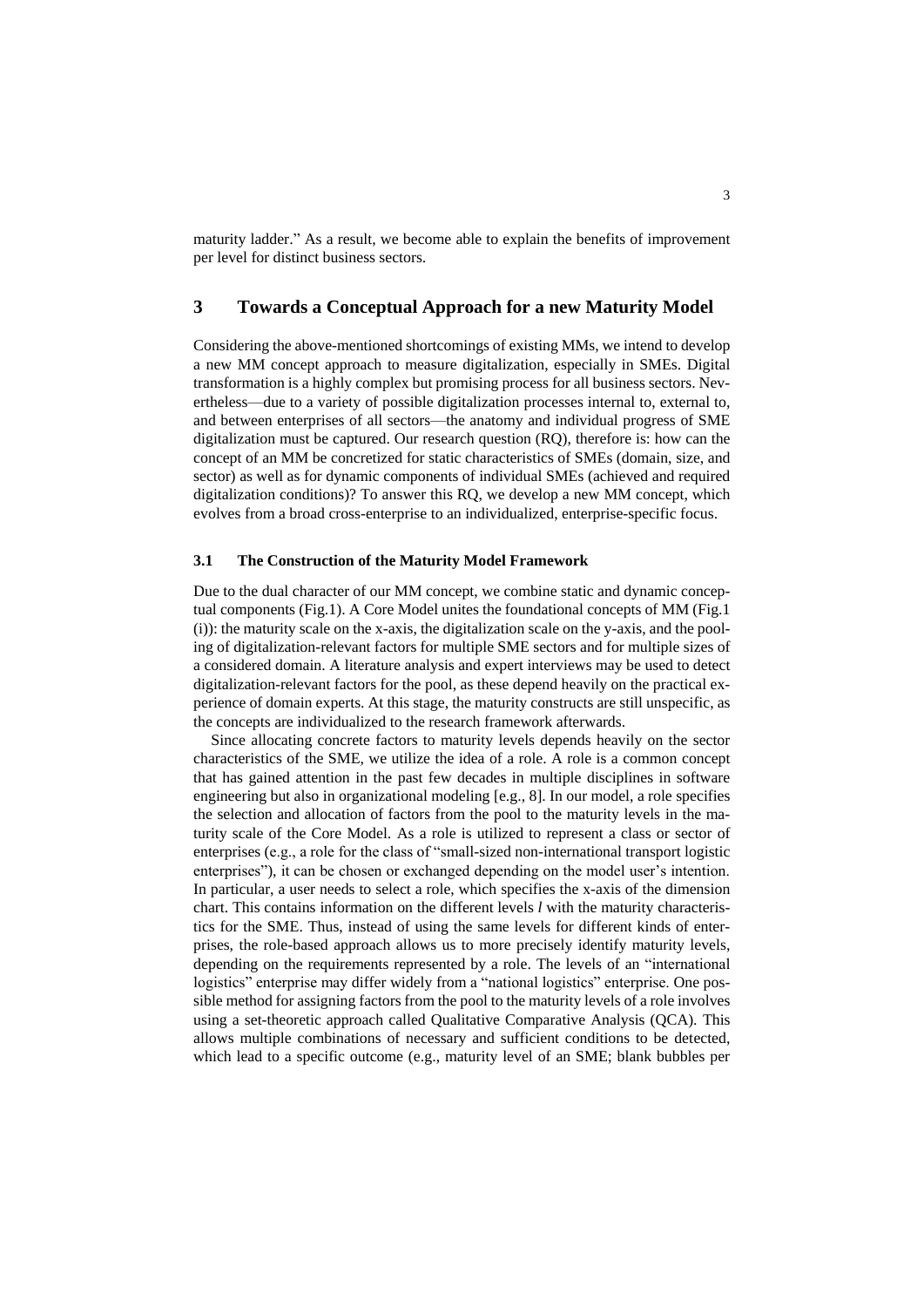level (Fig.1 (ii)). A similar approach was taken by [9], who used set theory to create an MM. However, the role only has static information about the SME with regard to the level structure. Enterprise-specific information (such as the factors' fulfillment or the current level of the SME) are determined in the subsequent individualization (Fig.1 (iii)).



**Fig. 1.** Procedure model for the application and instantiation of the role-oriented MM.

### **3.2 The Individualization of the Maturity Model**

The individualization of the MM (Fig.1 (iii)) represents the dynamic part of our MM, as it directly involves the user (SME) of the model. After the user has selected their corresponding role, the instantiated model appears with the predefined factors at the respective level (Fig.1 (ii)). Through user interviews and questionnaires, the SME is asked to specify its current equipment and development status. With this step, the already-fulfilled digitalization-related conditions, techniques, and processes (= factors) are queried and recorded in the x-axis of the model (Fig.1 (iii), filled bubbles). The level reached by the SME is the highest level at which all factors are fulfilled (e.g., level 4 in Fig.  $1$  (iii)).

The individualized MM consists of the influence and calculation of a digitalization quotient *d* on the y-axis. It is determined by surveys on additional, not-yet-digitalized, enterprise-specific processes, deriving digitalization potential for possible improvement steps for the SME. The gradient is an abstraction of the enterprise's fulfillment of the targeted digitalization maturity levels. It relates the processes of the respective level to the overall digitalization processes of the enterprise (mapped between 0 and 1). A maturity curve is created by combining the digitalization quotients of the levels.



**Fig. 2.** Two domain-specific MMs, instantiated with different roles.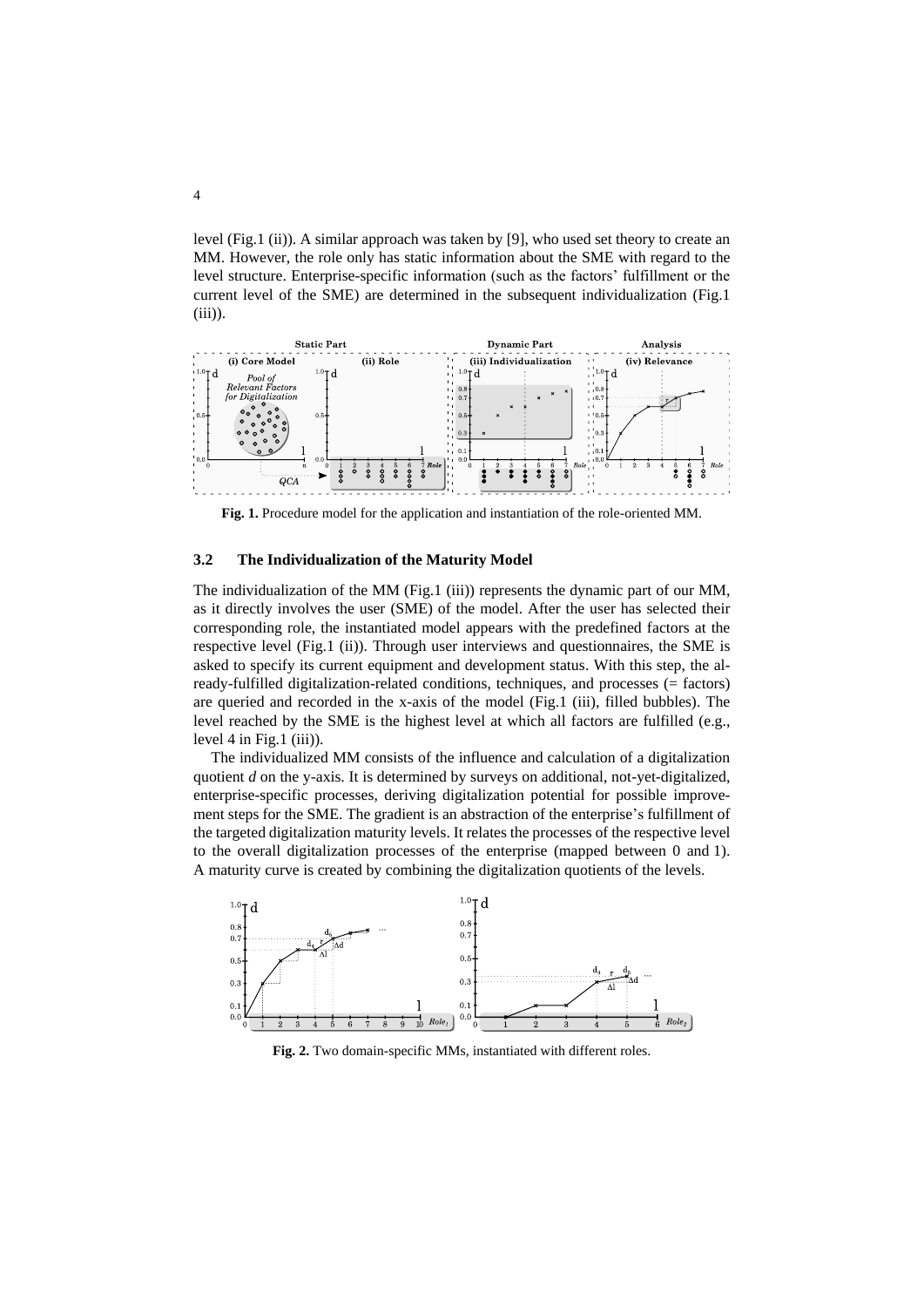Thus, the increase of maturity between the levels reflects a relevance *r* of the SME's individual digitalization. This depends on the applied role as well as on the individual calculated digitalization quotient *d* per level (Fig.2).

#### **3.3 The Concept of Digitalization Relevance**

The y-axis represents a scale for the value range of our metric, digitalization quotient *d*, which ranges from 0 to 1. The quotient expresses the degree to which the aggregation of the current and previous maturity levels affects the enterprise's digitalization. A high quotient can be understood as indicating that many processes have already benefited from digitalization on this maturity level, while a low quotient means that the enterprise has only marginally benefited from the levels achieved so far. The quotient is generally determined by the ratio of the sum of already-digitalized processes in current and previous levels with the total number of processes in the enterprise that can be digitalized:

$$
d_l = \frac{\sum_{i=1}^l (p_i)}{p_n} \tag{1}
$$

where  $l$  is the approached level and  $n$  is the total number of maturity levels. However, the concrete mathematical calculation is still being researched. We could include, for example, process complexity with different weights. However, this is not the focus of this short paper. The plotting of the quotient *d* on the x-axis results in a monotonously increasing curve. Thus, calculating the derivation of the curve between two levels indicates the digitalization relevance,

$$
r = \frac{\Delta d}{\Delta l} \tag{2}
$$

According to our understanding, relevance—as significance or meaningfulness—is a "complex but systematic and measurable concept if approached conceptually and operationally from the user's perspective" [10]. We incorporate this concept into our MM as we conceptually design the model and involve the SME's characteristics in creating the maturity path.

By the progression of the resulting curve, the maturity path for an SME is determined, and it represents the decisive component of the resulting MM. The relevance *r* defines the individual benefit of an SME moving from one maturity level to the next. Applied to the interpretation of the model, the derivation is an indicator of the relevance of digitalizing additional processes in an SME. With decreasing relevance (compared to the previous *r*), the enterprise can decide whether it is reasonable and profitable to digitize upcoming processes, in relation to costs/expenses/time to be invested. Since the curve—and, accordingly, the derivation—can vary in its significance, the relevance for each SME is unique. Thus, different SMEs may have different relevance values while achieving the same maturity level with identical roles. However, different SMEs can still be compared by the maturity level of their current relevance in digitalization.

The above-mentioned approach for a single, domain-specific MM can be extended to other domains by following the development approach, which will also be elaborated upon as part of our research (method artefact).